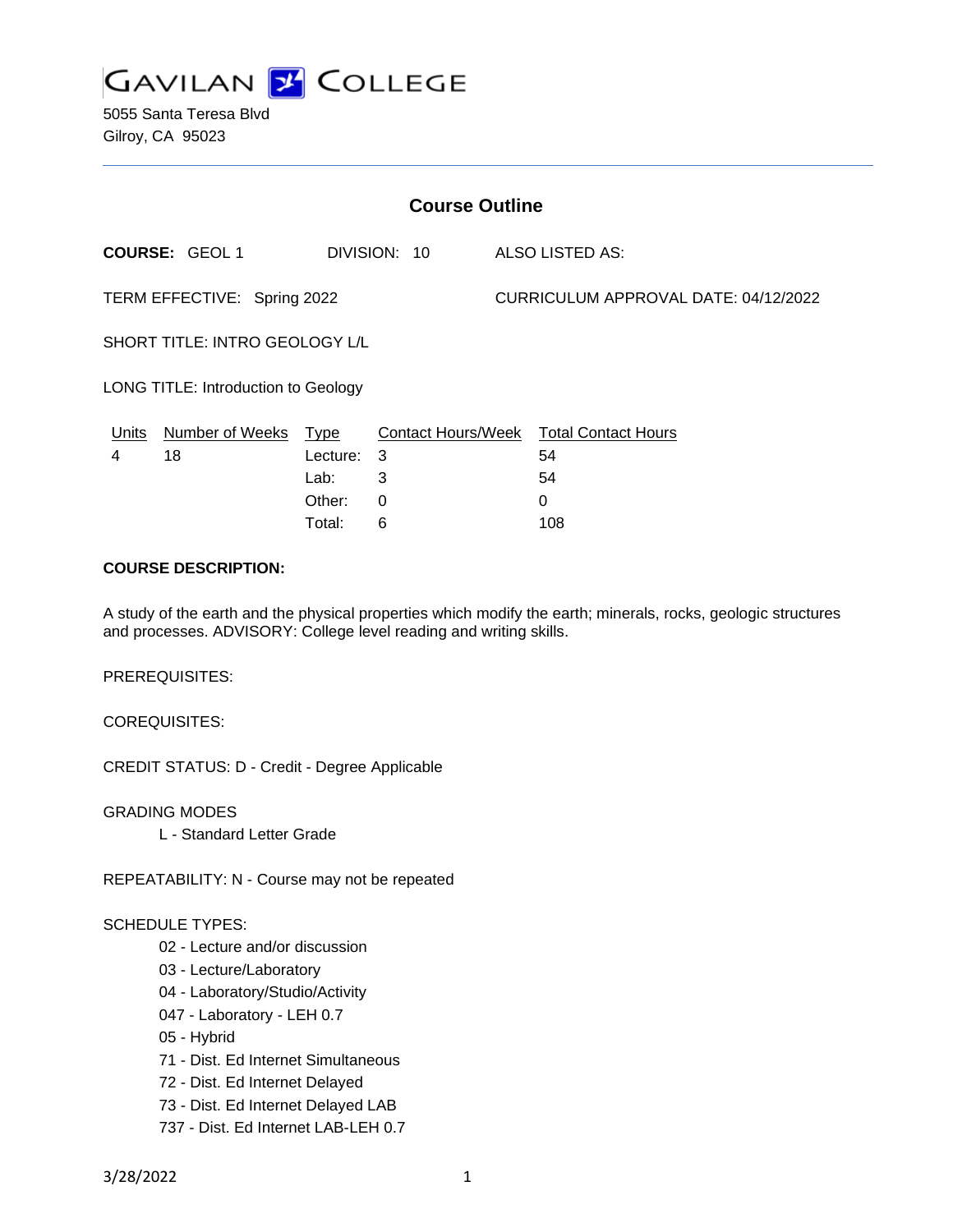# **STUDENT LEARNING OUTCOMES:**

By the end of this course, a student should:

1. Explain the scientific method.

2. Identify, describe, compare and contrast basic rocks and minerals, plate tectonics, earthquakes and vulcanism.

3. Interpret landforms from topographic maps and aerial photos.

4. Identify, describe, compare and contrast the concepts of Geologic Time, physical and chemical weathering processes, mass wasting processes and controls, and renewable and non-renewable resources.

5. Identify, describe, compare and contrast river, coastal, desert and glacial processes and landforms.

## **COURSE OBJECTIVES:**

By the end of this course, a student should:

1. Explain and apply the principles of the scientific method

2. Communicate complex course concepts effectively in writing and diagrams and apply critical thinking and problem-solving skills to make informed life decisions

3. Read and interpret topographic and geologic maps and answer questions pertaining to geologic processes

4. Identify and evaluate the mineral composition of the Earth

5. Identify and evaluate the igneous, sedimentary, and metamorphic rocks on Earth

6. Describe the rock cycle and identify and describe the basic properties of rocks and minerals

7. Explain the internal and external processes that shape and form the Earth

8. Explain fundamental concepts, principles, and interactions of Earth's systems applicable to the geological sciences

## **CONTENT, STUDENT PERFORMANCE OBJECTIVES, OUT-OF-CLASS ASSIGNMENTS**

Curriculum Approval Date: 04/12/2022

### **LECTURE CONTENT:**

3 Hours

CONTENT: Introduction to Geology

Topics:

1. The scientific method

2. The nature of minerals and major rock forming minerals

3 Hours

CONTENT: Igneous Rocks and Processes

Topics:

1. The major igneous rocks and processes

3 Hours

CONTENT: Sedimentary Processes & Rock Identification

Topics:

1. Sedimentary rocks and processes

3 Hours

CONTENT: Metamorphic Rocks & Processes

Topics:

1. Metamorphic rocks and processes

2 Hours

Midterm Exam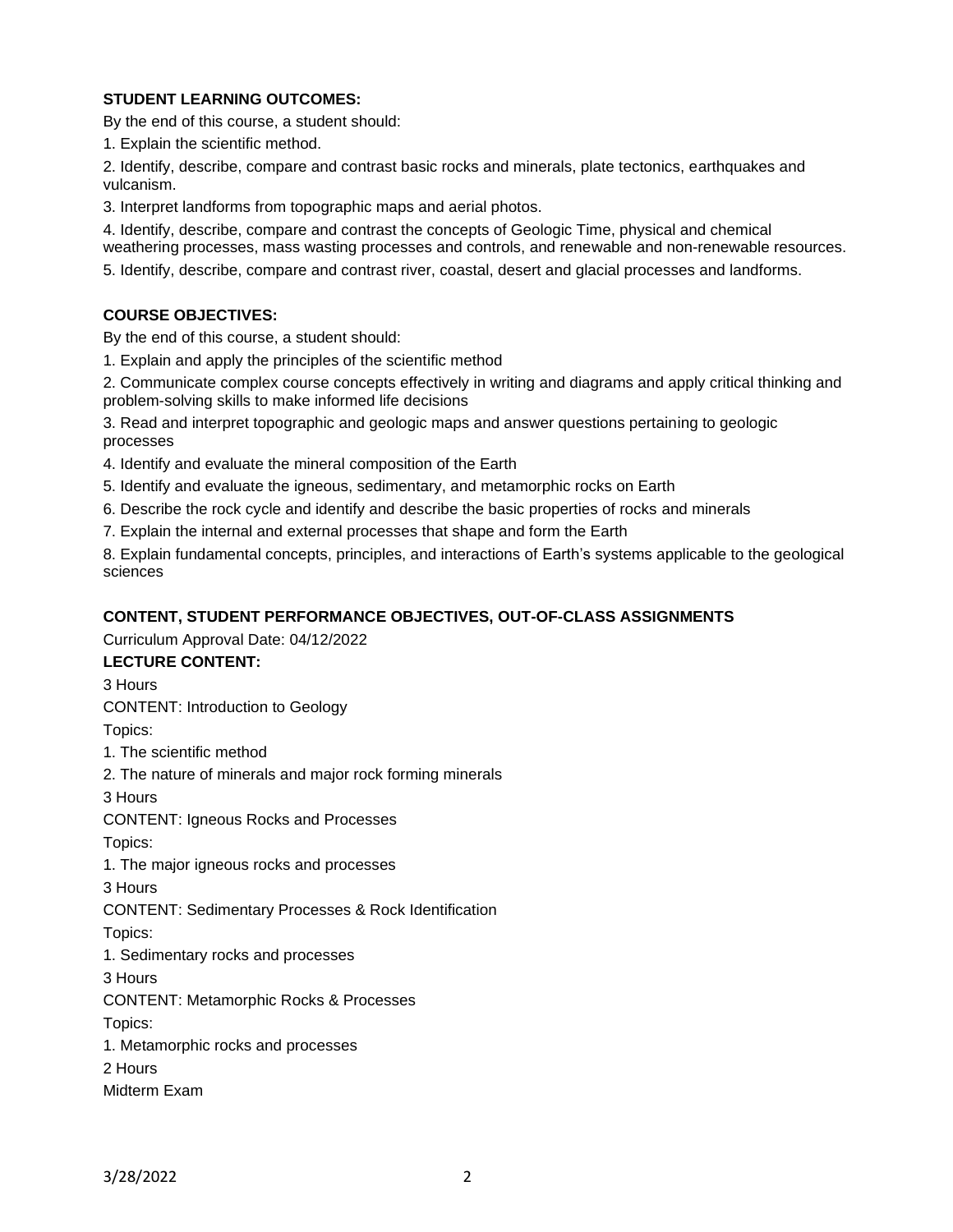3 Hours

CONTENT: Topographic Maps & Aerial Photos. The Solar System

Topics:

- 1. General mapping techniques using topographic maps and aerial photos
- 2. Identify and describe various physical features using maps and aerial photos

3. The solar system

3 Hours

CONTENT: Physical & Chemical Weathering

Topics:

1. Weathering processes and products

2. Contrast the different landscapes that result from physical and chemical weathering

3 Hours

CONTENT: Plate Tectonics Theory

Topics:

- 1. The basic elements of Plate Tectonics Theory
- 2. The global distribution of earthquakes and volcanism

3 Hours

CONTENT: Volcanic Processes & Landforms

Topics:

- 1. Different types of volcanic landforms and processes
- 2. Variables that control volcanic eruptions

3 Hours

CONTENT: Seismicity & Earthquakes

Topics:

- 1. The basic elements of faulting and earthquake activity
- 2. General patterns of global seismicity as it relates to plate tectonics
- 2 Hours

Midterm Exam

3 Hours

CONTENT: River Systems & Processes; Renewable and Non-renewable Resources

Topics:

- 1. The various elements of river systems, drainage basins, and groundwater movement
- 2. The processes of erosion and sediment transport by running water

3 Hours

CONTENT: Coastlines & Coastal Processes

Topics:

- 1. The basic types of coastlines and the processes of erosion and sediment transport by waves
- 2. Erosional and depositional coastal landforms

3 Hours

CONTENT: Desert Landforms & Processes

Topics:

- 1. Different types of desert landforms
- 2. Development of desert landforms by the forces of wind and water erosion and deposition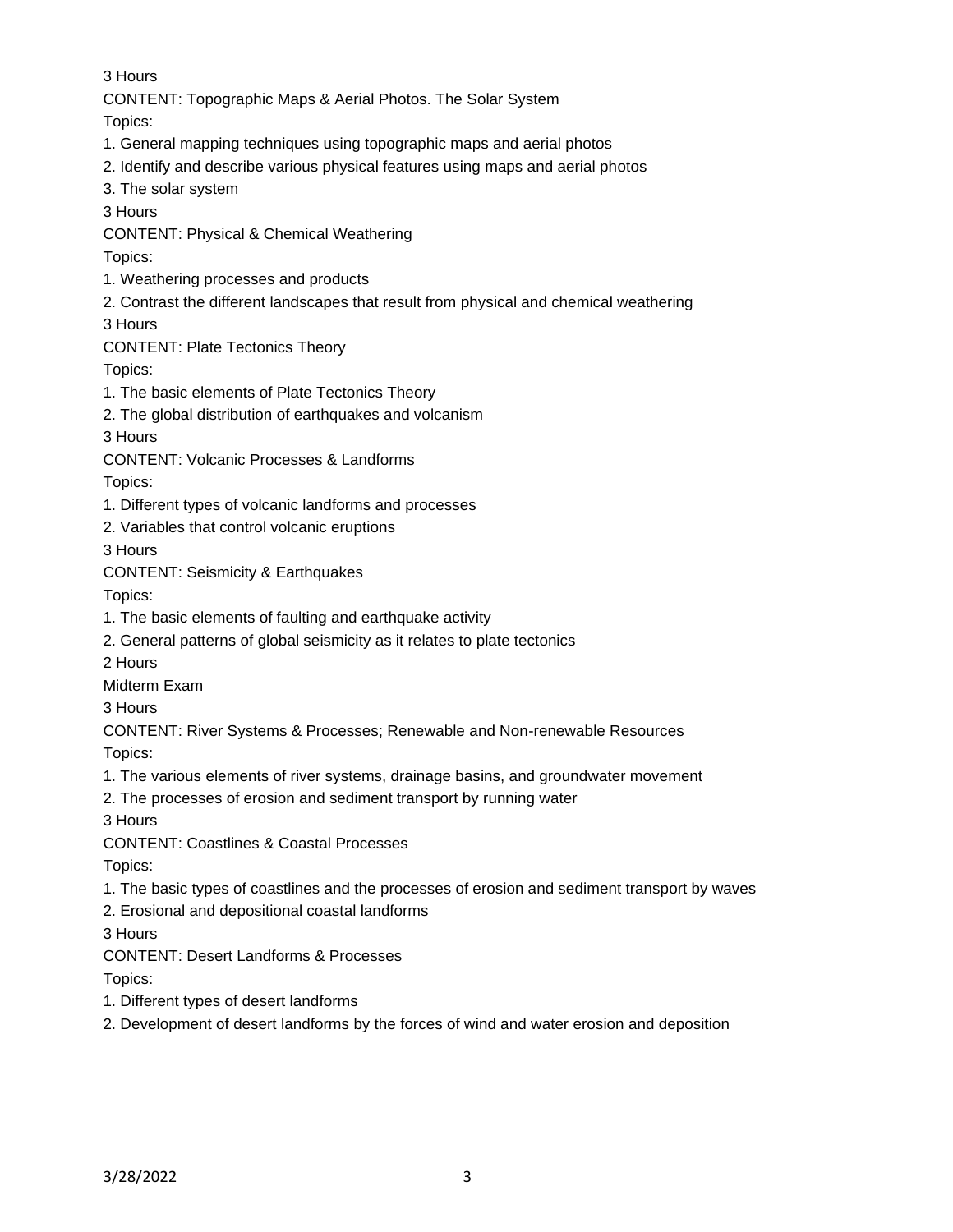3 Hours

CONTENT: Glacial Landforms & Processes

Topics:

1. Different types of glaciers

2. Glacial processes and how they produce erosional and depositional glacial landforms

3. Controls for global ice ages

3 Hours

CONTENT: Mass Wasting Processes

Topics:

1. Different types of mass wasting

2. Controls for mass wasting

3 Hours

CONTENT: Geologic Time

Topics:

1. The concepts of geologic time as it relates to the Relative and Absolute Geologic Time Scales 3 Hours

CONTENT: Geologic Field Exercise

Topics:

1. Identify and describe various landforms and geologic processes on a geologic field trip

2 Hours

Final Exam

# **LAB CONTENT:**

3 Hours

Minerals & Mineral Identification

Topics:

1. Working with specimens in the classroom to understand the major rock forming minerals

3 Hours

Igneous Rock Identification

Topics:

1. Working with specimens in the classroom to understand the major igneous rock types

3 Hours

Sedimentary Rock Identification

Topics:

1. Working with specimens in the classroom to understand the major sedimentary rock types 3 Hours

Metamorphic Rock ID

Topics:

1. Working with specimens in the classroom

3 Hours

Mapping Techniques

Topics:

1. Working with specimens in the classroom to understand the major metamorphic rock types 3 Hours

Lab Exam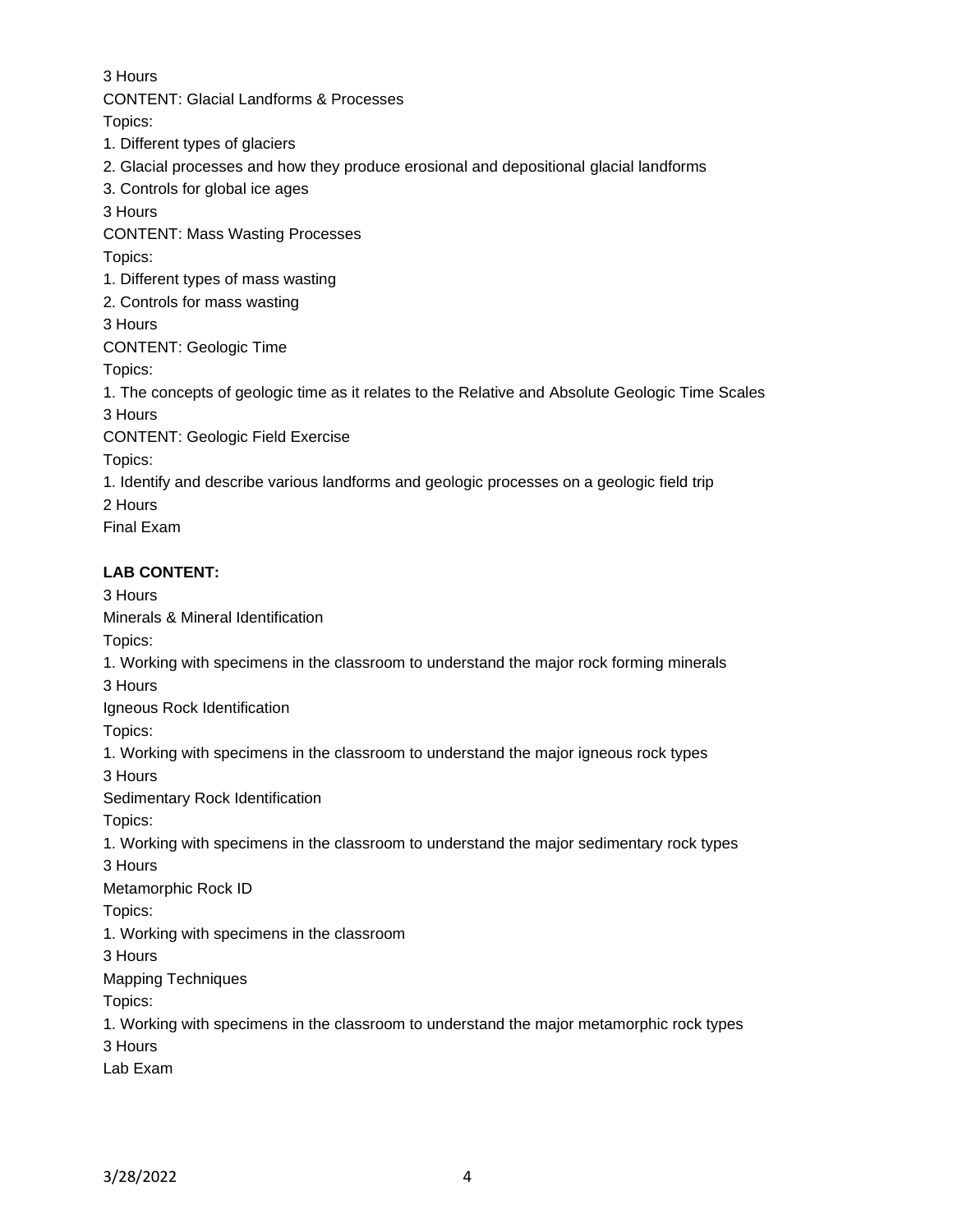3 Hours Weathering Processes Topics: 1. Different landscapes resulting from physical and chemical weathering 3 Hours Plate Tectonics Topics: 1. Different types of major tectonic plates. 3 Hours Seismicity & Earthquakes Topics: 1. Drawing offset strike slip fault lines with right lateral motion 3 Hours River Processes & Landforms Topics: 1. Drawing examples of the different drainage patterns 3 Hours Coastal Processes & Landforms Topics: 1. Contrasting types of coastlines with their plate tectonic history 3 Hours Desert Processes & Landforms Topics: 1. Comparing desert landscape evolution, plate tectonic history, and global ice ages 3 Hours Glacial Processes & Landforms Topics: 1. Global ice ages 3 Hours Mass Wasting Topics: 1. Different types of mass wasting, controls for mass wasting 3 Hours Geologic Time Topics: 1. Contrasting the relative and absolute time scales 6 Hours Geologic Field Exercise Topics: 1. Review reading topographic maps in lab exercise workbook 2. Identify and describe various landforms and geologic processes 3 Hours Lab Exam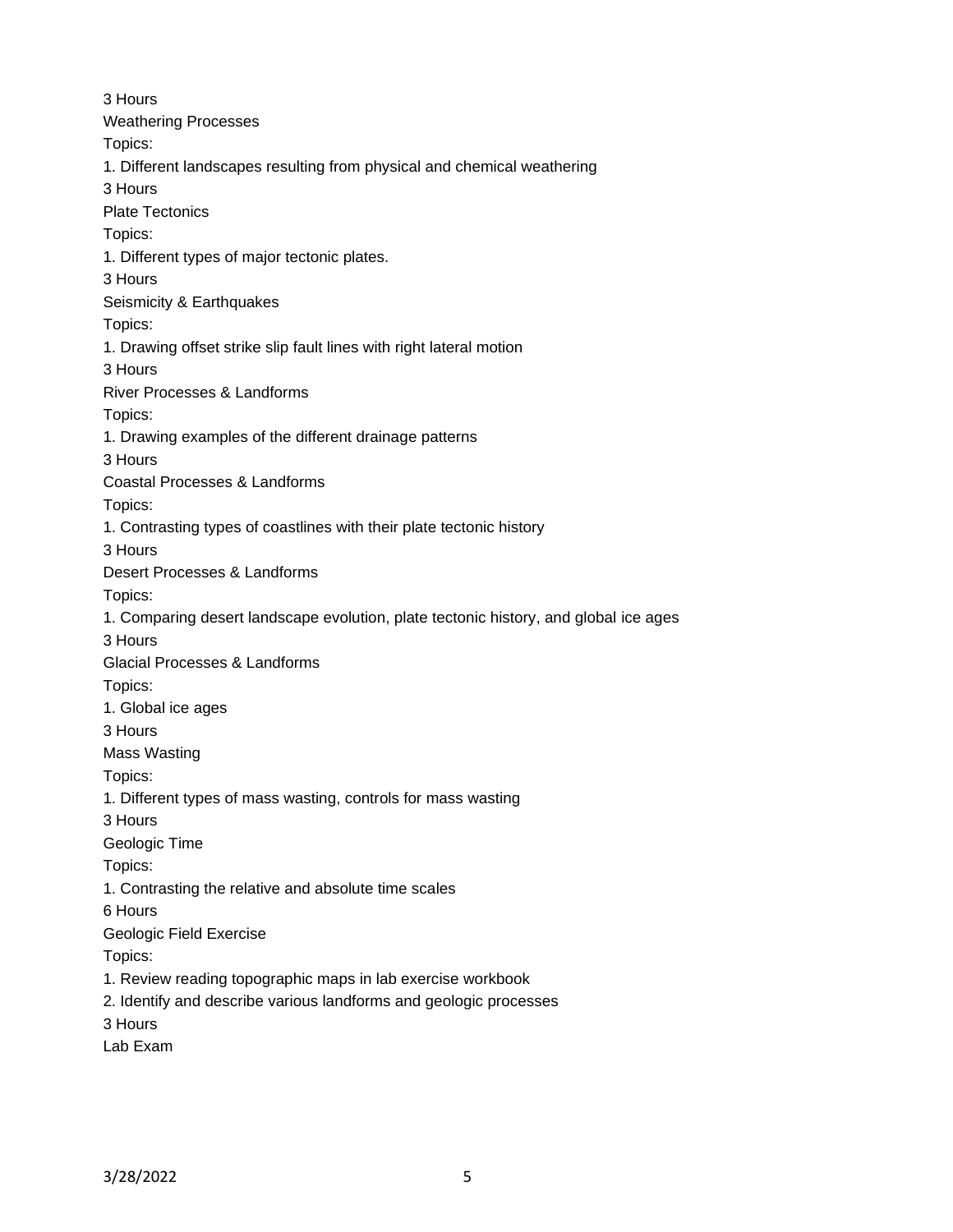# **METHODS OF INSTRUCTION:**

Lecture The instructor lectures on geological topics and guides students using demonstrations. Laboratory The instructor prepares and guides students through weekly laboratory assignments that focus on hands-on learning experience in geology. Field Experience The instructor coordinates a one-day field trip to a local area of geologic interest. Distance Education The instructor uses the college's Learning Management System to engage students in regular and substantive interaction with activities such as posting regular announcements, uploading course materials, moderating discussion forums, and providing frequent feedback to students on assessments and assignments.

# **OUT OF CLASS ASSIGNMENTS:**

Required Outside Hours: 108

Assignment Description:

1. Regularly assigned homework that requires students to analyze and study pertinent text material, solved examples and lecture notes.

2. Regularly assigned homework that requires students to apply the principles and skills covered in class by solving related problems.

### **METHODS OF EVALUATION:**

Problem-solving assignments Evaluation Percent 30 Evaluation Description Percent range of total grade: 20-40% Quizzes Exams

Skill demonstrations Evaluation Percent 10 Evaluation Description Percent range of total grade: 10-20% Class Performance/s

Objective examinations Evaluation Percent 20 Evaluation Description Percent range of total grade: 20-40% Multiple Choice

## **REPRESENTATIVE TEXTBOOKS:**

Essentials of Geology, Marshak, Norton Publishing, 2021. ISBN: 978-0-393-88309-1 Rationale: The textbook is required for out-of-class homework assignments and readings. 12 Grade Verified by: Robert Lopez

### **Recommended Representative Textbooks**

Allan Ludman, Stephen Marshak. Laboratory Manual for Physical Geology, 4e. 2018. Norton Publishing. ISBN 978-0-393-66762-2